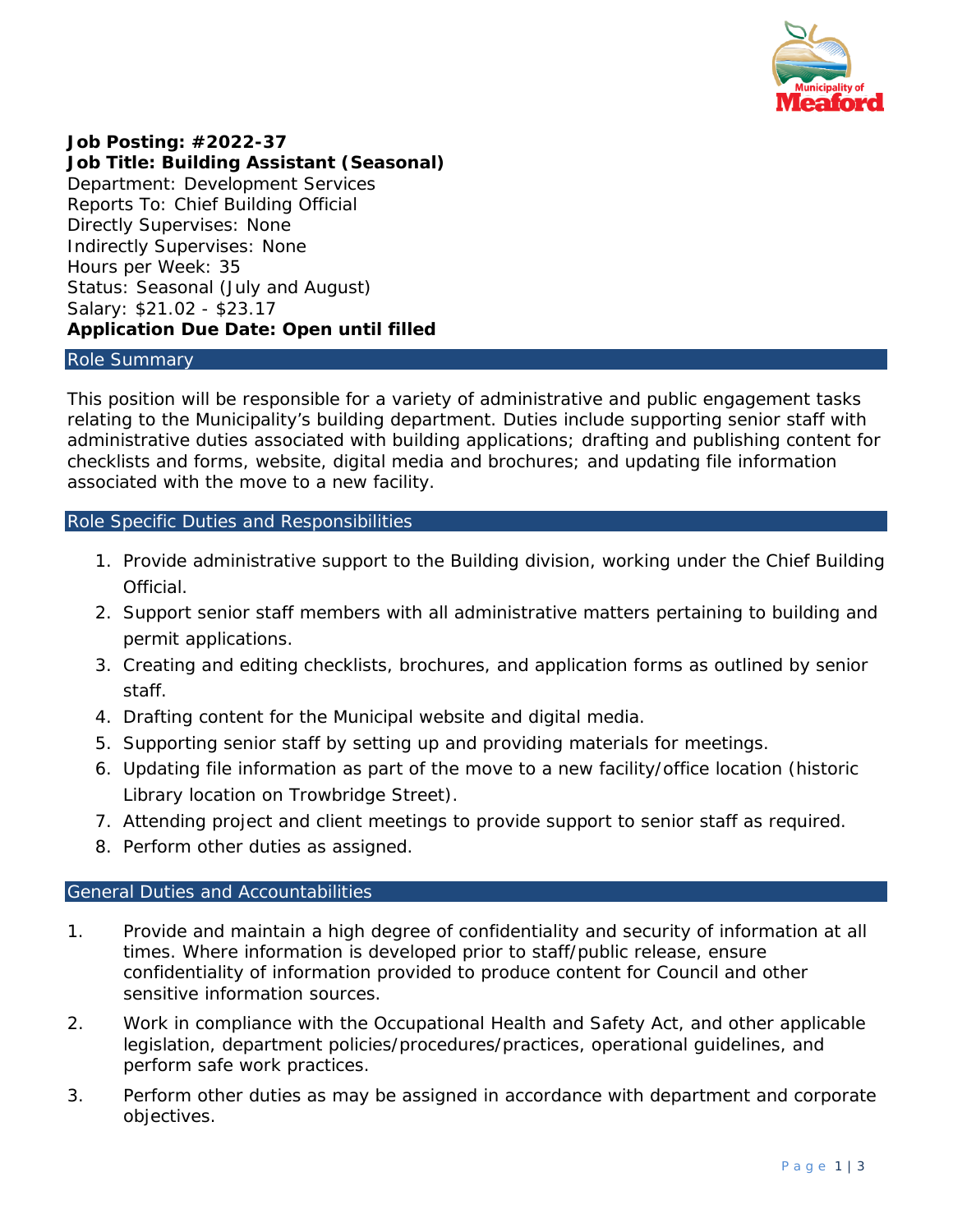

# Required Certifications and/or Health and Safety Requirements

• Valid Class 'G' Driver's Licence in good standing or reliable transportation.

### Education, Skills and Experience

- OSSGD, current enrollment in secondary school, or enrollment in post-secondary program preferred.
- Transferable work experience skills relating to administrative duties mentioned herein.
- Demonstrated skill in working with online and media software.
- Ability to absorb new ideas and concepts quickly.
- Ability to work individually as well as part of a team.
- Excellent writing skills, including proper spelling, grammar, and punctuation.
- Proficiency in Microsoft Windows and Office applications.
- Ability to demonstrate tact and discretion, maintain confidentiality, and foster good rapport and cooperative working relationships.
- Ability to multi-task, work with interruptions, be flexible, and work well under the pressure of a deadline.
- Ability to interact and deal effectively and courteously with all levels of staff and the general public.

### Physical Demands and Working Conditions

- Physical demand requires sitting and extensive computer usage and concentration in an open office environment with exposure to employee conflict and criticism.
- Regular hours of work are Monday to Friday 8:30 am to 4:30 pm., but may include after hours meetings or commitments as required.

### Contacts and Interactions

• Incumbent communicates regularly with municipal staff and members of the public.

## Applicant Information

This posting will remain open until filled. Interested qualified applicants are invited to forward their cover letter and resume directly to the Municipality quoting Job #2022-37 to:

### [jobs@meaford.ca](mailto:jobs@meaford.ca)

### Attention: Human Resources

The Municipality of Meaford is committed to providing a barrier-free workplace. If accommodation is required during the selection or interview process, it will be available upon request.

We thank all applicants for their interest, however only those selected for an interview will be contacted.